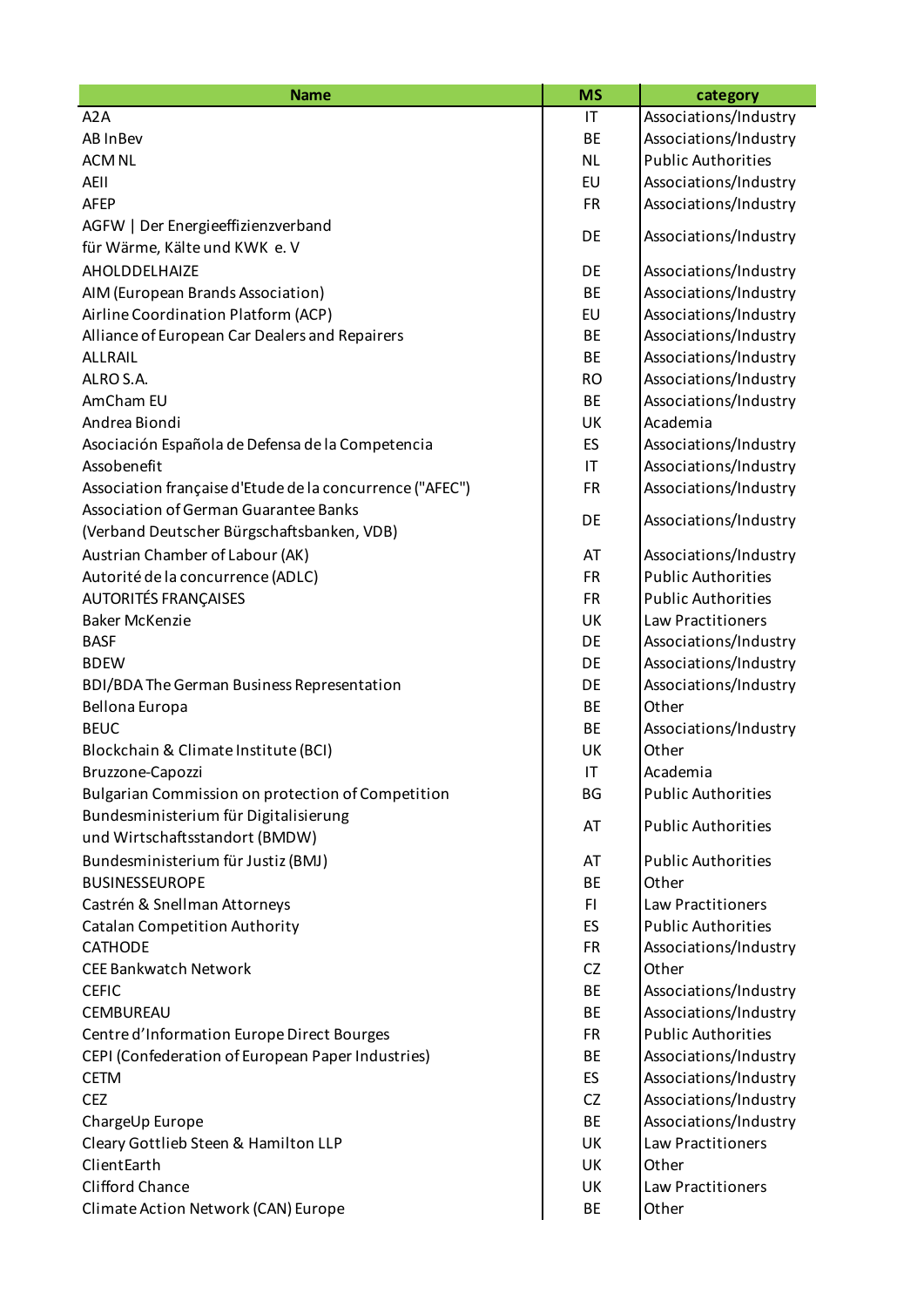| <b>CMS</b>                                                          | <b>FR</b>  | Law Practitioners         |
|---------------------------------------------------------------------|------------|---------------------------|
| <b>CNMC</b>                                                         | <b>ES</b>  | <b>Public Authorities</b> |
| Community of European Railway<br>and Infrastructure Companies (CER) | <b>BE</b>  | Associations/Industry     |
| Competition and Consumer Protection Commission (CCPC)               | IT         | <b>Public Authorities</b> |
| <b>CONFEBUS</b>                                                     | <b>ES</b>  | Associations/Industry     |
| Confederación Española de Empresarios                               |            |                           |
| de Estaciones de Servicio (CEEES)                                   | ES         | Associations/Industry     |
| Confederation of Finnish Industries (EK)                            | FI.        | Associations/Industry     |
| Confederation of Norwegian Enterprise (NHO)                         | <b>NOR</b> | Associations/Industry     |
| Confederation of Swedish Enterprise                                 | <b>SV</b>  | Associations/Industry     |
| Copa and Cogeca                                                     | BE         | Associations/Industry     |
| Cristina Volpin & Ruben Maximiano                                   | na         | Other                     |
| CZ Ministry of Industry and Trade (MPO)                             | <b>CZ</b>  | <b>Public Authorities</b> |
| Czech NCA (UOHS)                                                    | <b>CZ</b>  | <b>Public Authorities</b> |
| Danish Chamber of Commerce (DCC)                                    | DK         | Associations/Industry     |
| Dentons Europe LLP                                                  | <b>BE</b>  | <b>Law Practitioners</b>  |
| Department for European Policies                                    | IT         | <b>Public Authorities</b> |
| <b>DLA Piper</b>                                                    | UK         | <b>Law Practitioners</b>  |
| Dr Oles Andriychuk                                                  | UK         | Academia                  |
| <b>E.ON SE</b>                                                      | DE         | Associations/Industry     |
| E3G                                                                 | <b>BE</b>  | Other                     |
| easyJet                                                             | UK         | Associations/Industry     |
| <b>EDF</b>                                                          | <b>FR</b>  | Associations/Industry     |
| Edith Loozen                                                        | <b>NL</b>  | Academia                  |
| <b>EFIEES</b>                                                       | BE         | Associations/Industry     |
| Enel Group                                                          | IT         | Associations/Industry     |
| <b>Energy Pool</b>                                                  | <b>FR</b>  | Associations/Industry     |
| <b>ENI Spa</b>                                                      | IT         | Associations/Industry     |
| Enterprise Ireland                                                  | IE         | <b>Public Authorities</b> |
| <b>ENTSO-E</b>                                                      | <b>BE</b>  | Associations/Industry     |
| <b>EPEX Spot</b>                                                    | <b>FR</b>  | Associations/Industry     |
| <b>EREF</b>                                                         | BE         | Associations/Industry     |
| essenscia asbl                                                      | <b>BE</b>  | Associations/Industry     |
| <b>ETIRA</b>                                                        | <b>NL</b>  | Associations/Industry     |
| EuroCommerce                                                        | BE         | Associations/Industry     |
| <b>EUROFER</b>                                                      | <b>BE</b>  | Associations/Industry     |
| Eurogas                                                             | BE         | Associations/Industry     |
| <b>EUROHEAT &amp; POWER (EHP)</b>                                   | BE         | Associations/Industry     |
| Eurometaux                                                          | <b>BE</b>  | Associations/Industry     |
| European Aluminium                                                  | BE         | Associations/Industry     |
| European Environmental Bureau                                       | BE         | Other                     |
| European Geothermal Energy Council (EGEC)                           | <b>BE</b>  | Associations/Industry     |
| European Rail Freight Association (ERFA)                            | BE         | Associations/Industry     |
| European Round Table for Industry                                   | BE         | Associations/Industry     |
| European Trade Union Confederation (ETUC)                           | <b>BE</b>  | Other                     |
| European Transport Workers' Federation (ETF)                        | BE         | Other                     |
| Europeans for Fair Competition (E4FC)                               | BE         | Associations/Industry     |
| FAIR STANDARDS ALLIANCE                                             | <b>BE</b>  | Associations/Industry     |
| Fair Trade Advocacy office (FTAO)                                   | BE         | Other                     |
| <b>FCCA</b>                                                         | <b>FIN</b> | <b>Public Authorities</b> |
| <b>FEDENE</b>                                                       | <b>FR</b>  | Associations/Industry     |
|                                                                     |            |                           |

| FR  | Law Practitioners         |
|-----|---------------------------|
| ES  | <b>Public Authorities</b> |
| ВE  | Associations/Industry     |
| ΙT  | <b>Public Authorities</b> |
| ES  | Associations/Industry     |
| ES  | Associations/Industry     |
| FI  | Associations/Industry     |
| OR  | Associations/Industry     |
| SV  | Associations/Industry     |
| ВE  | Associations/Industry     |
| na  | Other                     |
| CZ  | <b>Public Authorities</b> |
| CZ  | <b>Public Authorities</b> |
| эĸ  | Associations/Industry     |
| ВE  | <b>Law Practitioners</b>  |
| ΙT  | <b>Public Authorities</b> |
| JK  | <b>Law Practitioners</b>  |
| JK  | Academia                  |
| ЭE  | Associations/Industry     |
| BЕ  | Other                     |
| JK  | Associations/Industry     |
| FR  | Associations/Industry     |
| ٧L  | Academia                  |
| ВE  | Associations/Industry     |
| ΙT  | Associations/Industry     |
| FR  | Associations/Industry     |
| ΙT  | Associations/Industry     |
| ΙE  | <b>Public Authorities</b> |
| ВE  | Associations/Industry     |
| FR  | Associations/Industry     |
| ВE  | Associations/Industry     |
| ВE  | Associations/Industry     |
| ٧L  | Associations/Industry     |
| ВE  | Associations/Industry     |
| ВE  | Associations/Industry     |
| ВE  | Associations/Industry     |
| ВE  | Associations/Industry     |
| ВE  | Associations/Industry     |
| ΒE  | Associations/Industry     |
| ВE  | Other                     |
| ВE  | Associations/Industry     |
| ВE  | Associations/Industry     |
| ВE  | Associations/Industry     |
| ВE  | Other                     |
| ВE  | Other                     |
| ВE  | Associations/Industry     |
| ВE  | Associations/Industry     |
| ВE  | Other                     |
| ΞIΝ | <b>Public Authorities</b> |
| FR  | Associations/Industry     |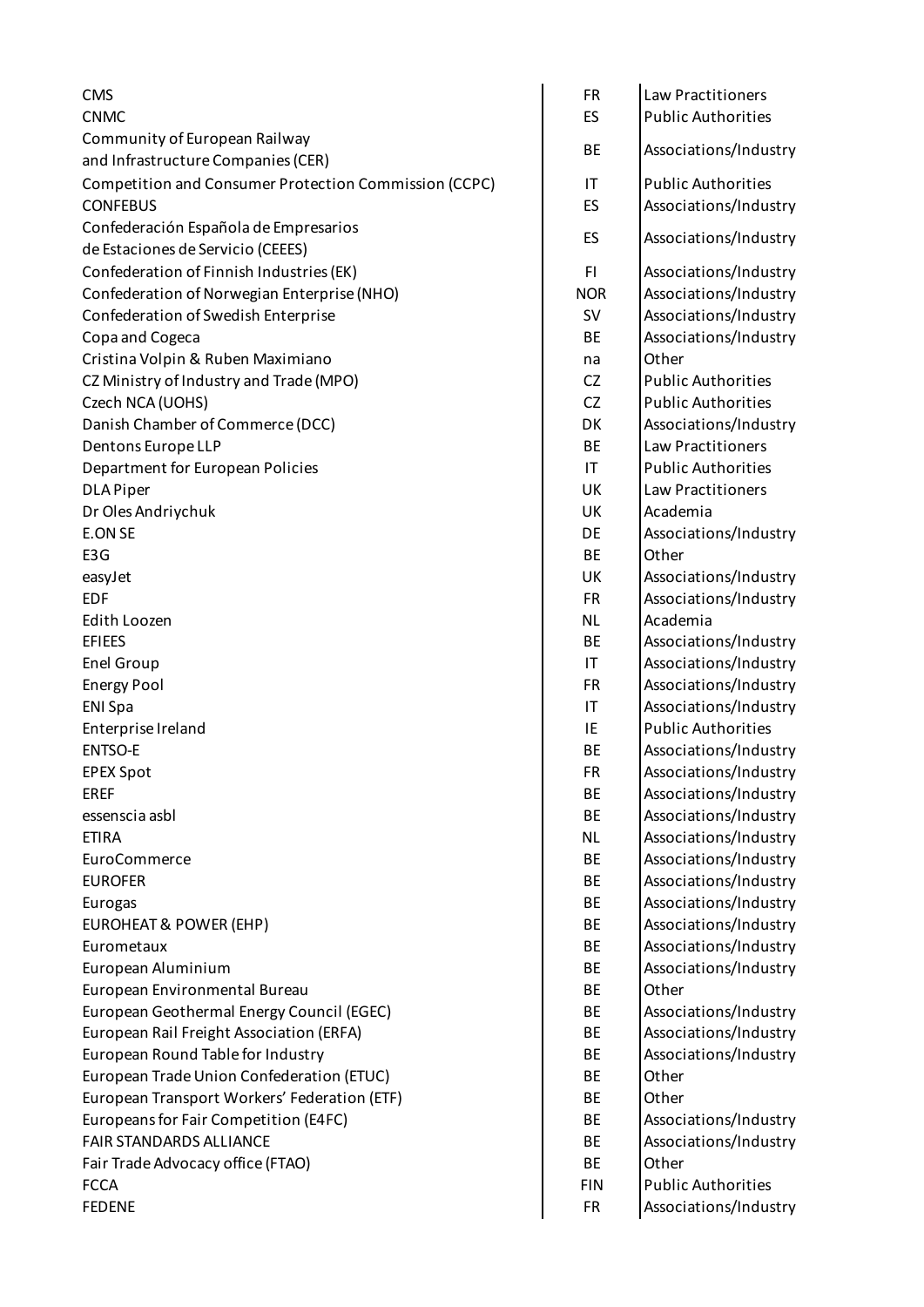Federation of Norwegian Industries North Communications North Associations/Industry Finnish Energy FI Associations/Industry Finnish Ministry of Economic Affairs and Employment (TEM) FI Public Authorities FoodDrinkEurope **BE** Associations/Industry FORATOM **BE** Associations/Industry Fortum Fortum Figure 1, 1999 and 1999 and 1999 and 1999 and 1999 and 1999 and 1999 and 1999 and 199 FORUM ZEN CONTROLLER CONTROLLER CONTROLLER CONTROLLER CONTROLLER CONTROLLER CONTROLLER CONTROLLER CONTROLLER CONTROLLER CONTROLLER CONTROLLER CONTROLLER CONTROLLER CONTROLLER CONTROLLER CONTROLLER CONTROLLER CONTROLLER CON FOTA4CLIMATE **PL** Other Francisco Costa-Cabral NL Academia FRESHFEL EUROPE **BE** Associations/Industry Freshfields Bruckhaus Deringer LLP UK Law Practitioners Friends of Sustainable Grids (FOSG) BE Associations/Industry FuelsEurope **BE** Associations/Industry German Federal Government (BMWI) Contract Contract Law Law DE Public Authorities German Trade Unions Confederation (DGB) DE Other Gesamtverband der Deutschen Versicherungswirtschaft Fig. DE Associations/Industry Giorgio Monti dell'Academia di Secolo di Secolo di Secolo di Secolo di Secolo di Secolo di Secolo di Secolo di Greenpeace and the state of the state of the state of the state of the state of the state of the state of the state of the state of the state of the state of the state of the state of the state of the state of the state of Hans Vedder Number of the Number of the Number of the Number of the Number of the Number of the Number of the N Hellenic Competition Commission (HCC) EL Public Authorities Housing Europe **EU** Associations/Industry Hungarian Electricity Limited (MVM) HU Associations/Industry Hydrogen Europe **BE** Associations/Industry Iberdrola ES Associations/Industry IOGP (International Association of Oil & Gas Producers) BE Associations/Industry INCIEN CZ Other Inhouse Competition Lawyers' Association (ICLA) **INT** Law Practitioners INLAND WATERWAY TRANSPORT (IWT) NE RESERVENT ASSOCIATIONS AND MULTIMUM ASSOCIATIONS AND MULTIMUM ASSOCIATIONS AND MU International Bar Association UK Law Practitioners Intesa Sanpaolo IT Associations/Industry Jacques Steenbergen, Belgian Competition Authority **BE** Public Authorities Jesper Fredborg Huric-Larsen, Senior lecturer, European Studies | na | Academia Josef Lazar Institute of Scientific Instruments, Czech Academy of Sciences CZ Academia Julian NOWAG, Associate Professor in EU and Competition Law | UK | Academia Kalpana Tyagi Nashrida Nashrida Nashrida Nashrida Nashrida Nashrida Nashrida Nashrida Nashrida Nashrida Nashrida N Kromann Reumert DK Law Practitioners Landwirtschaftskammer Österreich (LKO) AT Public Authorities Lantmännen SV Associations/Industry Linde Zuidema, Senior policy advisor, FERN na Academia Linklaters BE Law Practitioners LTO NEDERLAND NU Associations/Industry Maarten Pieter Schinkel Number 1988 (Number 2008) 1 NL Academia MaaS Alliance **BE** Associations/Industry MaaS Global FI Associations/Industry MARYSE COPPET FRIDE COPPET AND CONTROL CONTROL CONTROL CONTROL CONTROL CONTROL CONTROL CONTROL CONTROL CONTROL CONTROL CONTROL CONTROL CONTROL CONTROL CONTROL CONTROL CONTROL CONTROL CONTROL CONTROL CONTROL CONTROL CONTROL Masaryk University Strategic Project CZ Academia Ministry of Agriculture of the Czech Republic CZ Public Authorities DK Ministry of Industry, Business and Financial Affairs **DK** Public Authorities Mouvement des entreprises de France - MEDEF FR Associations/Industry MYTILINEOS **EL Associations/Industry** Nordenergi SV Associations/Industry